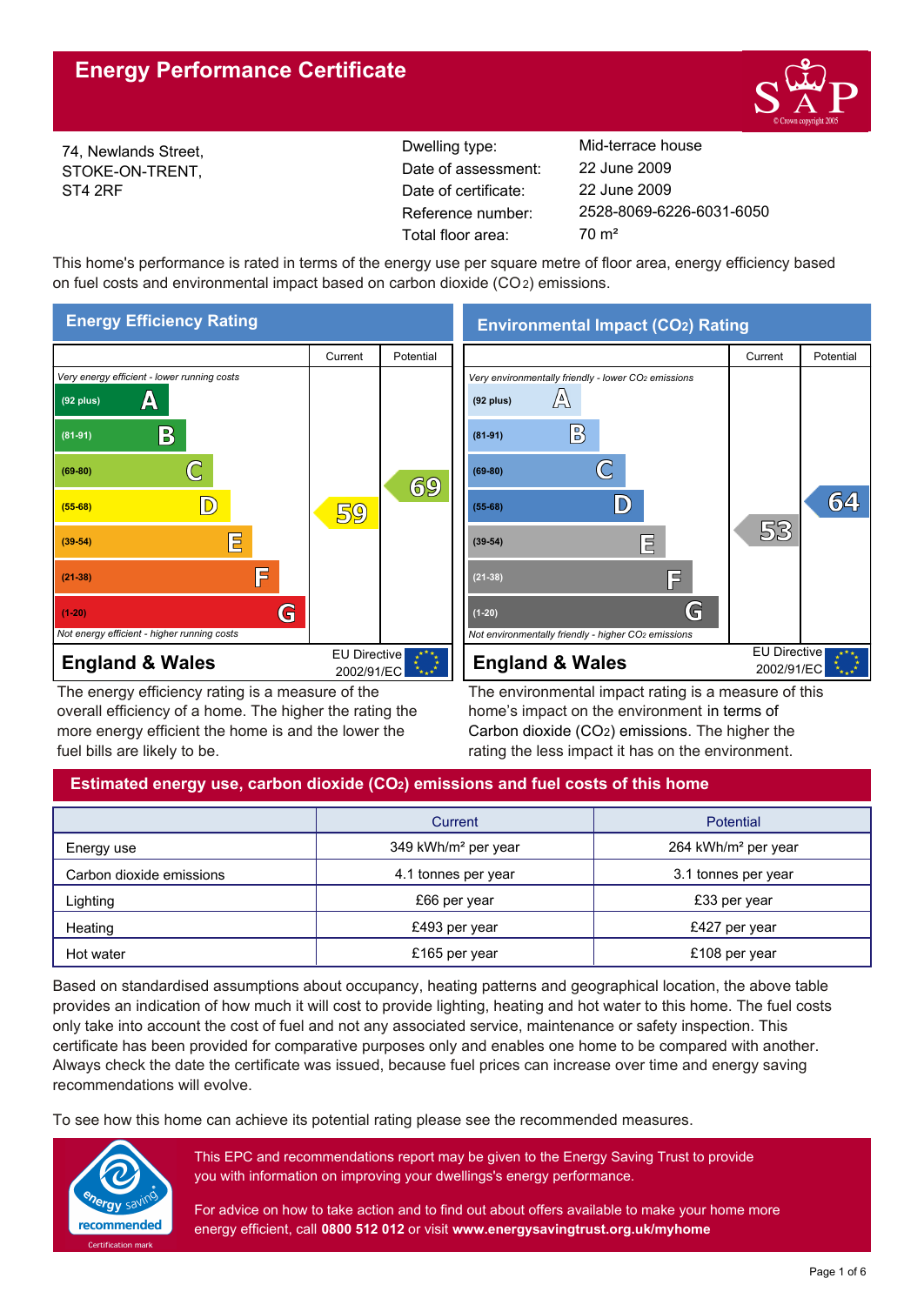# **About this document**

The Energy Performance Certificate for this dwelling was produced following an energy assessment undertaken by a qualified assessor, accredited by Elmhurst Energy Systems Ltd, to a scheme authorised by the Government. This certificate was produced using the RdSAP 2005 assessment methodology and has been produced under the Energy Performance of Buildings (Certificates and Inspections) (England and Wales) Regulations 2007 as amended. A copy of the certificate has been lodged on a national register.

| Assessor's accreditation number: | EES/005395                                                                                        |
|----------------------------------|---------------------------------------------------------------------------------------------------|
| Assessor's name:                 | Mr. Carl Baker                                                                                    |
| Company name/trading name:       | Louis Taylor                                                                                      |
| Address:                         | No 2 Etruria Office Village, Festival Park, Stoke on Trent, Staffordshire,<br>ST <sub>1</sub> 5RQ |
| Phone number:                    | 01782 260222                                                                                      |
| Fax number:                      | 01782 287874                                                                                      |
| E-mail address:                  | carl.baker@louis-taylor.co.uk                                                                     |
| Related party disclosure:        |                                                                                                   |

# **If you have a complaint or wish to confirm that the certificate is genuine**

Details of the assessor and the relevant accreditation scheme are as above. You can get contact details of the accreditation scheme from their website at www.elmhurstenergy.co.uk together with details of their procedures for confirming authenticity of a certificate and for making a complaint.

### **About the building's performance ratings**

The ratings on the certificate provide a measure of the building's overall energy efficiency and its environmental impact, calculated in accordance with a national methodology that takes into account factors such as insulation, heating and hot water systems, ventilation and fuels used. The average Energy Efficiency Rating for a dwelling in England and Wales is band E (rating 46).

Not all buildings are used in the same way, so energy ratings use 'standard occupancy' assumptions which may be different from the specific way you use your home. Different methods of calculation are used for homes and for other buildings. Details can be found at www.communities.gov.uk/epbd.

Buildings that are more energy efficient use less energy, save money and help protect the environment. A building with a rating of 100 would cost almost nothing to heat and light and would cause almost no carbon emissions. The potential ratings on the certificate describe how close this building could get to 100 if all the cost effective recommended improvements were implemented.

# **About the impact of buildings on the environment**

One of the biggest contributors to global warming is carbon dioxide. The way we use energy in buildings causes emissions of carbon. The energy we use for heating, lighting and power in homes produces over a quarter of the UK's carbon dioxide emissions and other buildings produce a further one-sixth.

The average household causes about 6 tonnes of carbon dioxide every year. Adopting the recommendations in this report can reduce emissions and protect the environment. You could reduce emissions even more by switching to renewable energy sources. In addition there are many simple everyday measures that will save money, improve comfort and reduce the impact on the environment. Some examples are given at the end of this report.

### **Visit the Government's website at www.communities.gov.uk/epbd to:**

- Find how to confirm the authenticity of an energy performance certificate
- Find how to make a complaint about a certificate or the assessor who produced it •
- Learn more about the national register where this certificate has been lodged the Government is the controller of the data on the register
- Learn more about energy efficiency and reducing energy consumption •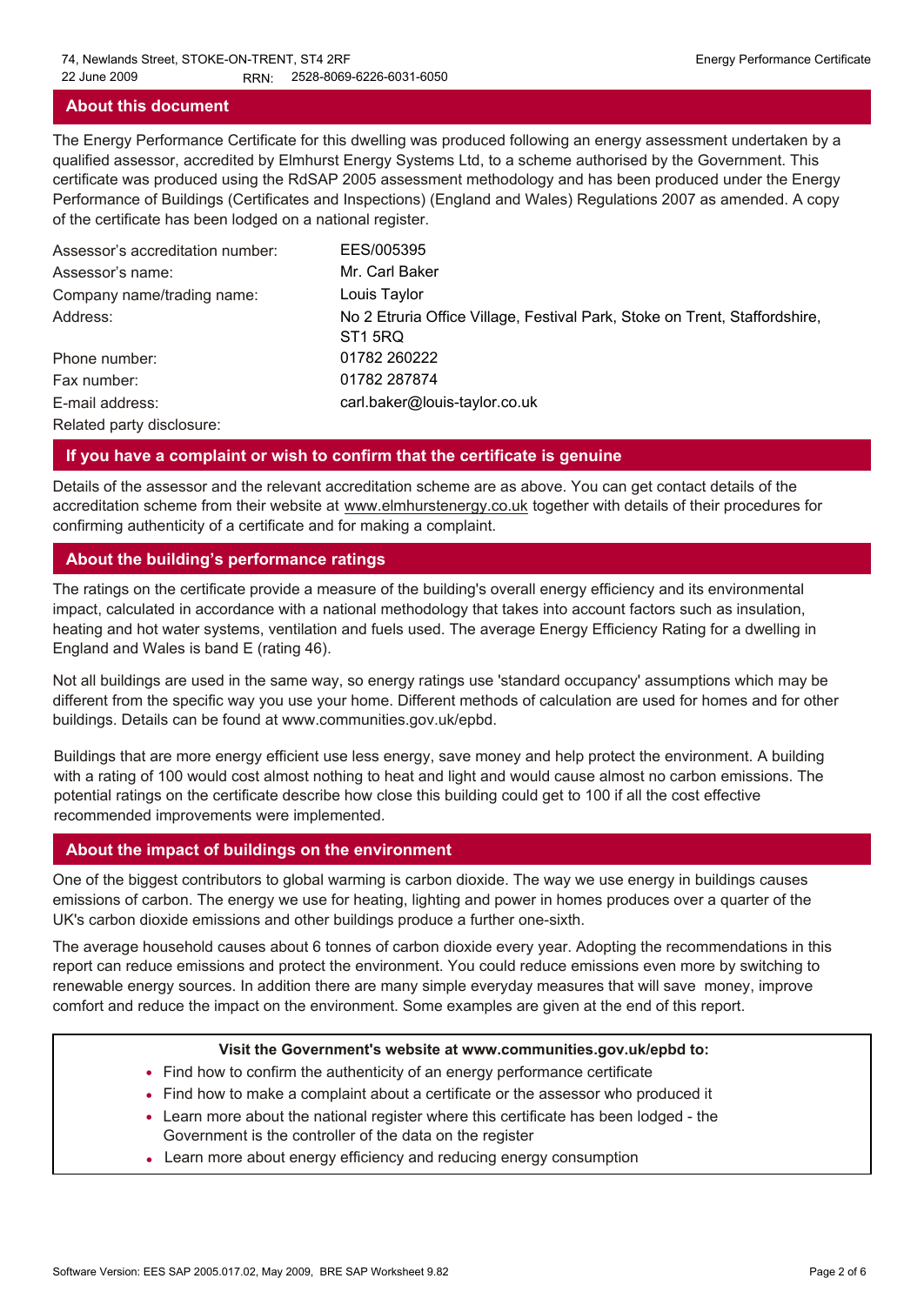74, Newlands Street, STOKE-ON-TRENT, ST4 2RF Date of certificate:

Reference number: 2528-8069-6226-6031-6050 22 June 2009

# **Summary of this home's energy performance related features**

The following is an assessment of the key individual elements that have an impact on this home's performance rating. Each element is assessed against the following scale: Very poor / Poor / Average / Good / Very good.

| Elements                         | Description                                                                                           | Current performance      |                      |
|----------------------------------|-------------------------------------------------------------------------------------------------------|--------------------------|----------------------|
|                                  |                                                                                                       | <b>Energy Efficiency</b> | Environmental        |
| Walls                            | Solid brick, as built, no insulation (assumed)<br>Cavity wall, as built, partial insulation (assumed) | Very poor<br>Average     | Very poor<br>Average |
| Roof                             | Pitched, 150 mm loft insulation<br>Pitched, limited insulation (assumed)                              | Good<br>Poor             | Good<br>Poor         |
| Floor                            | Solid, no insulation (assumed)                                                                        |                          |                      |
| <b>Windows</b>                   | Single glazed                                                                                         | Very poor                | Very poor            |
| Main heating                     | Boiler and radiators, mains gas                                                                       | Good                     | Good                 |
| Main heating controls            | Programmer, TRVs and bypass                                                                           | Poor                     | Poor                 |
| Secondary heating                | Room heaters, mains gas                                                                               |                          |                      |
| Hot water                        | From main system, no cylinderstat                                                                     | Average                  | Average              |
| Lighting                         | No low energy lighting                                                                                | Very poor                | Very poor            |
| Current energy efficiency rating |                                                                                                       | D 59                     |                      |
|                                  | Current environmental impact (CO2) rating                                                             |                          | E 53                 |

**Low and zero carbon energy sources**

None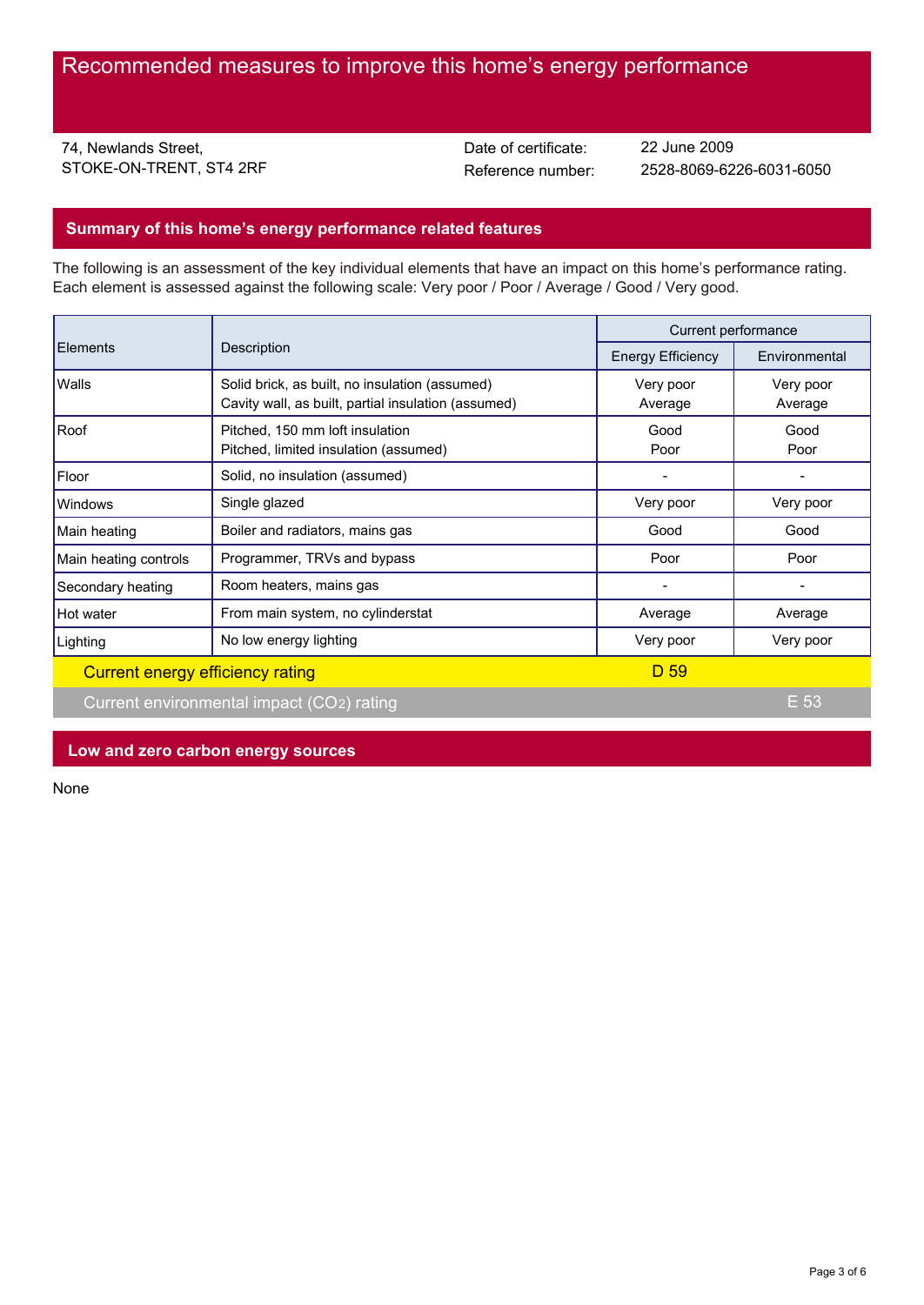# **Recommendations**

The measures below are cost effective. The performance ratings after improvement listed below are cumulative, that is they assume the improvements have been installed in the order that they appear in the table.

|                                                                   | <b>Typical savings</b> | Performance ratings after improvement |                      |  |  |  |
|-------------------------------------------------------------------|------------------------|---------------------------------------|----------------------|--|--|--|
| Lower cost measures (up to £500)                                  | per year               | Energy efficiency                     | Environmental impact |  |  |  |
| Cavity wall insulation<br>1                                       | £23                    | D 60                                  | D 55                 |  |  |  |
| Low energy lighting for all fixed outlets<br>$\mathbf{2}^{\circ}$ | £26                    | D <sub>62</sub>                       | D 55                 |  |  |  |
| Hot water cylinder thermostat<br>3                                | £21                    | D 64                                  | D 57                 |  |  |  |
| 4 Upgrade heating controls                                        | £33                    | D 66                                  | D 59                 |  |  |  |
| Sub-total                                                         | £103                   |                                       |                      |  |  |  |
| Higher cost measures (over £500)                                  |                        |                                       |                      |  |  |  |
| Replace boiler with Band A condensing boiler<br>5                 | £55                    | C 69                                  | D 64                 |  |  |  |
| <b>Total</b>                                                      | £158                   |                                       |                      |  |  |  |
| Potential energy efficiency rating                                |                        | C 69                                  |                      |  |  |  |
| Potential environmental impact (CO2) rating                       |                        |                                       | D 64                 |  |  |  |

# **Further measures to achieve even higher standards**

The further measures listed below should be considered in addition to those already specified if aiming for the highest possible standards for this home. However you should check the conditions in any covenants, planning conditions, warranties or sale contracts.

| 6 Solar water heating                                      | £22  | C <sub>71</sub> | D 66            |
|------------------------------------------------------------|------|-----------------|-----------------|
| Replace single glazed windows with low-E double<br>glazing | £61  | C 75            | C <sub>71</sub> |
| 50 mm internal or external wall insulation<br>8.           | £52  | C 78            | C 75            |
| Solar photovoltaic panels, 2.5 kWp<br>9                    | £159 | <b>B</b> 90     | <b>B</b> 86     |
| Enhanced energy efficiency rating                          |      | <b>B</b> 90     |                 |
| Enhanced environmental impact (CO2) rating                 |      |                 | <b>B</b> 86     |

Improvements to the energy efficiency and environmental impact ratings will usually be in step with each other. However, they can sometimes diverge because reduced energy costs are not always accompanied by a reduction in carbon dioxide (CO2) emissions.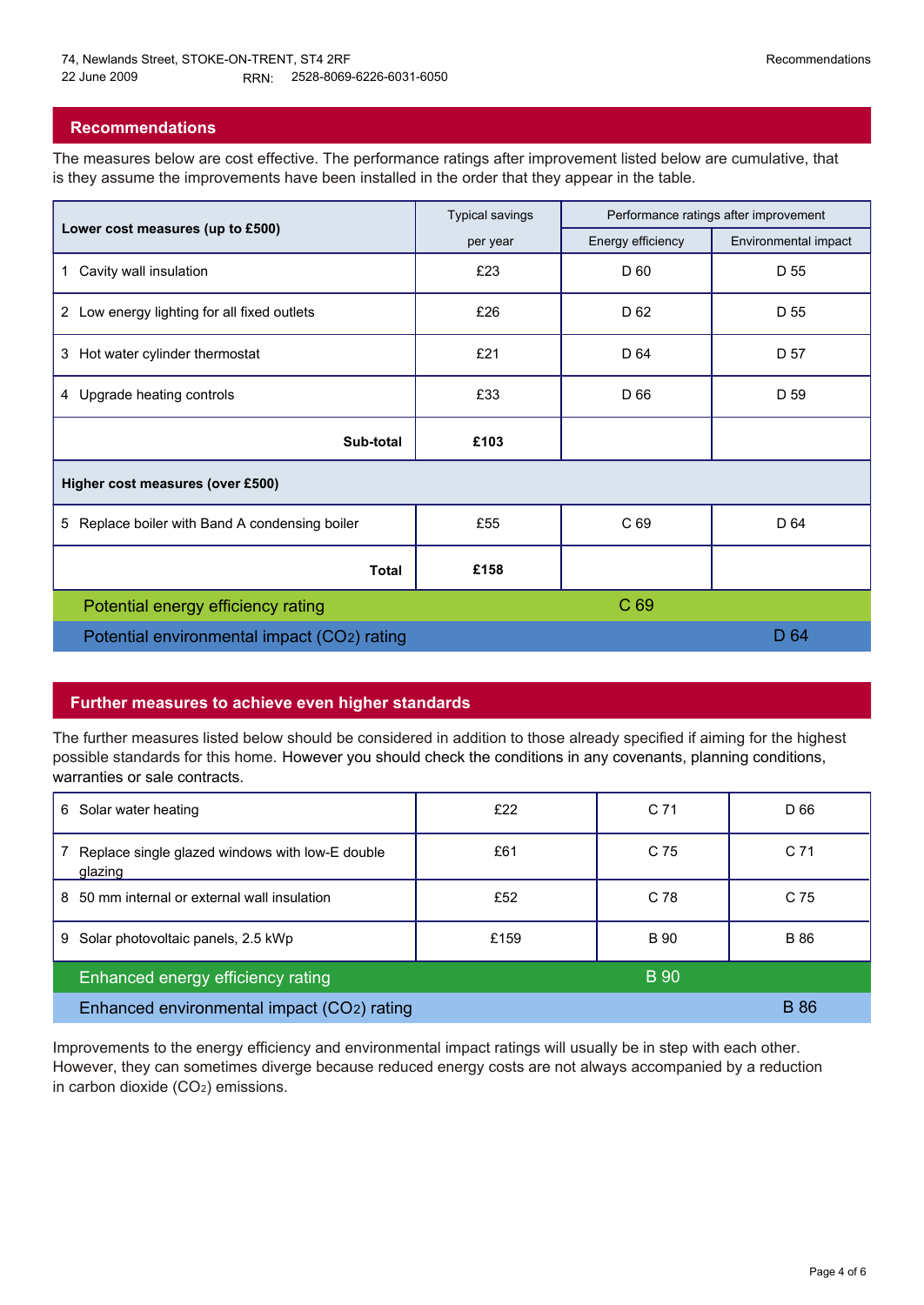# **About the cost effective measures to improve this home's energy ratings**

If you are a tenant, before undertaking any work you should check the terms of your lease and obtain approval from your landlord if the lease either requires it, or makes no express provision for such work.

#### **Lower cost measures (typically up to £500 each)**

These measures are relatively inexpensive to install and are worth tackling first. Some of them may be installed as DIY projects. DIY is not always straightforward, and sometimes there are health and safety risks, so take advice before carrying out DIY improvements.

#### **1 Cavity wall insulation**

Cavity wall insulation, to fill the gap between the inner and outer layers of external walls with an insulating material, reduces heat loss; this will improve levels of comfort, reduce energy use and lower fuel bills. The insulation material is pumped into the gap through small holes that are drilled into the outer walls, and the holes are made good afterwards. As specialist machinery is used to fill the cavity, a professional installation company should carry out this work, and they should carry out a thorough survey before commencing work to ensure that this type of insulation is suitable for this home. They should also provide a guarantee for the work and handle any building control issues. Further information about cavity wall insulation and details of local installers can be obtained from the National Insulation Association (www.nationalinsulationassociation.org.uk).

#### **2 Low energy lighting**

Replacement of traditional light bulbs with energy saving recommended ones will reduce lighting costs over the lifetime of the bulb, and they last up to 12 times longer than ordinary light bulbs. Also consider selecting low energy light fittings when redecorating; contact the Lighting Association for your nearest stockist of Domestic Energy Efficient Lighting Scheme fittings.

#### **3 Cylinder thermostat**

A hot water cylinder thermostat enables the boiler to switch off when the water in the cylinder reaches the required temperature; this minimises the amount of energy that is used and lowers fuel bills. The thermostat is a temperature sensor that sends a signal to the boiler when the required temperature is reached. To be fully effective it needs to be sited in the correct position and hard wired in place, so it should be installed by a competent plumber or heating engineer.

#### **4 Heating controls (room thermostat)**

The heating system should have a room thermostat to enable the boiler to switch off when no heat is required. A competent heating engineer should be asked to do this work. Insist that the thermostat switches off the boiler as well as the pump and that the thermostatic radiator valve is removed from any radiator in the same room as the thermostat.

#### **Higher cost measures (typically over £500 each)**

#### **5 Band A condensing boiler**

A condensing boiler is capable of much higher efficiencies than other types of boiler, meaning it will burn less fuel to heat this property. This improvement is most appropriate when the existing central heating boiler needs repair or replacement, but there may be exceptional circumstances making this impractical. Condensing boilers need a drain for the condensate which limits their location; remember this when considering remodelling the room containing the existing boiler even if the latter is to be retained for the time being (for example a kitchen makeover). Building Regulations apply to this work, so your local authority building control department should be informed, unless the installer is registered with a competent persons scheme<sup>1</sup>, and can therefore self-certify the work for Building Regulation compliance. Ask a qualified heating engineer to explain the options.

# **About the further measures to achieve even higher standards**

Further measures that could deliver even higher standards for this home. You should check the conditions in any covenants, planning conditions, warranties or sale contracts before undertaking any of these measures. If you are a tenant, before undertaking any work you should check the terms of your lease and obtain approval from your landlord if the lease either requires it, or makes no express provision for such work.

#### **6 Solar water heating**

A solar water heating panel, usually fixed to the roof, uses the sun to pre-heat the hot water supply. This will significantly reduce the demand on the heating system to provide hot water and hence save fuel and money. The Solar Trade Association has up-to-date information on local installers and any grant that may be available.

### **7 Double glazing**

Double glazing is the term given to a system where two panes of glass are made up into a sealed unit. Replacing existing single-glazed windows with double glazing will improve comfort in the home by reducing draughts and cold spots near windows. Double-glazed windows may also reduce noise, improve security and combat problems with condensation. Building Regulations apply to this work, so either use a contractor who is registered with a competent persons scheme<sup>1</sup> or obtain advice from your local authority building control department.